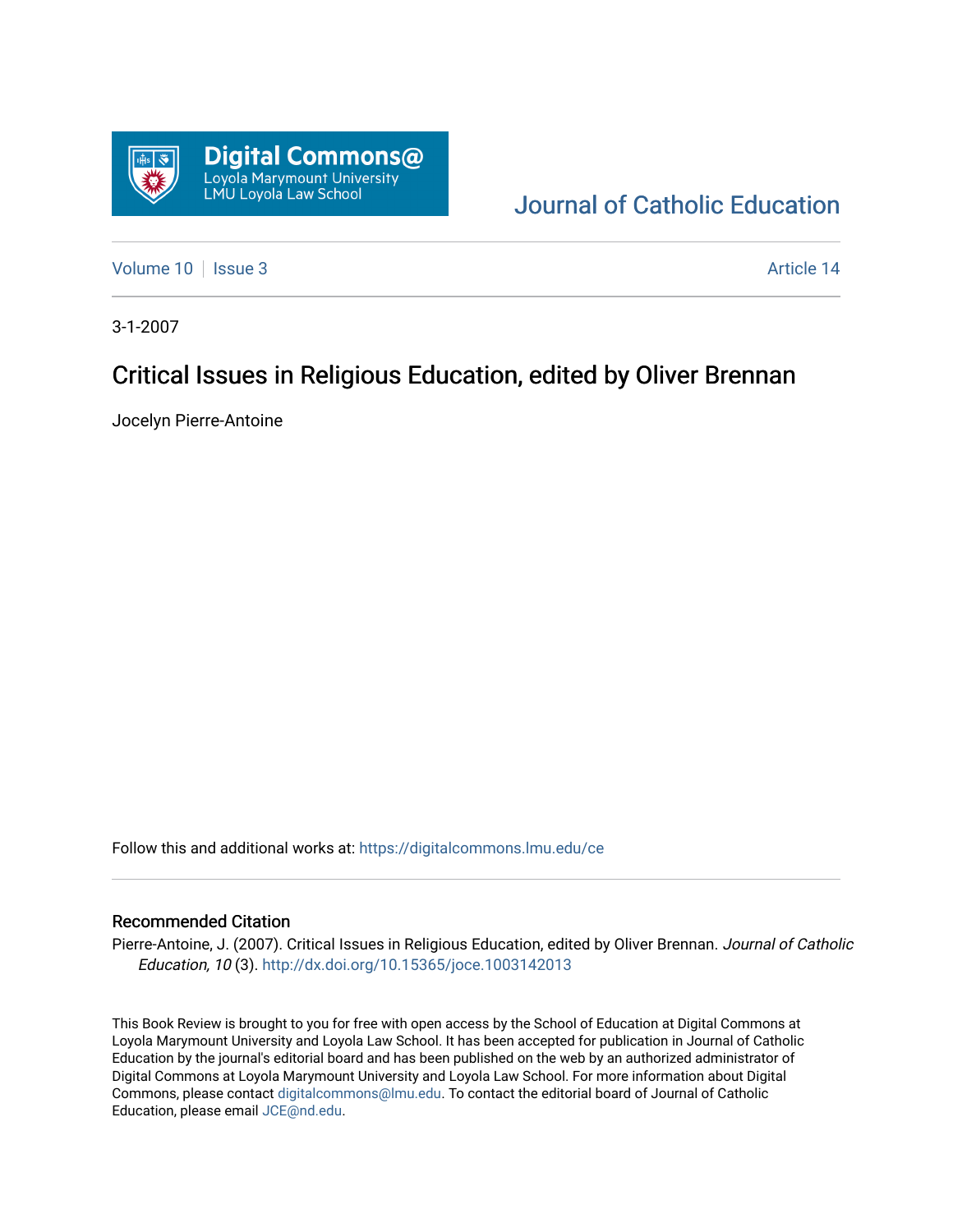reading. The author evokes many great images and moments in sports over the last 60 years and meshes them into one tale of an American ethos of sport. The educator of American history will find these stories excellent for capturing the soul of the nation in the late 20th century while providing rhetorical questions on the nature and meaning of sport.

While Jay admits in her introduction that "[s]ome of this information is not new" (p. 2), one could argue that most of the content in this text is nothing new to the reader. This is especially true considering the vast amount of research and books available on this subject as well as the constant inundation of sports by ESPN and other sports media in this country. Jay has artfully compiled these moments and issues, but does not really draw any new conclusions—at least none that most people likely to read this book have seen. This, however, is probably not the author's intent.

While Jay is critical of abuses in sports over the years, she is careful not to overextend, letting the reader draw his or her own conclusions. "Even as televised spectacle, even as a prepackaged entertainment to sell consumer goods, sports offer moments of transcendence and a sense of powerful possibility" (p. 242). Jay decides to err in favor of sports being a positive thing overall. Television has increased sports' exposure, but the same problems exist and the games go on.

*Wade Laffey is principal of St. Joseph Catholic School in Enid, OK.*

### **CRITICAL ISSUES IN RELIGIOUS EDUCATION**

OLIVER BRENNAN, ED. VERITAS HOUSE, 2005 \$12.44, 124 pages

*Reviewed by Jocelyn Pierre-Antoine*

*Critical Issues in Religious Education* is a book that takes into consideration the cultural context of today's society and provides a new perspective on religious education. A series of three experts in religious education investigate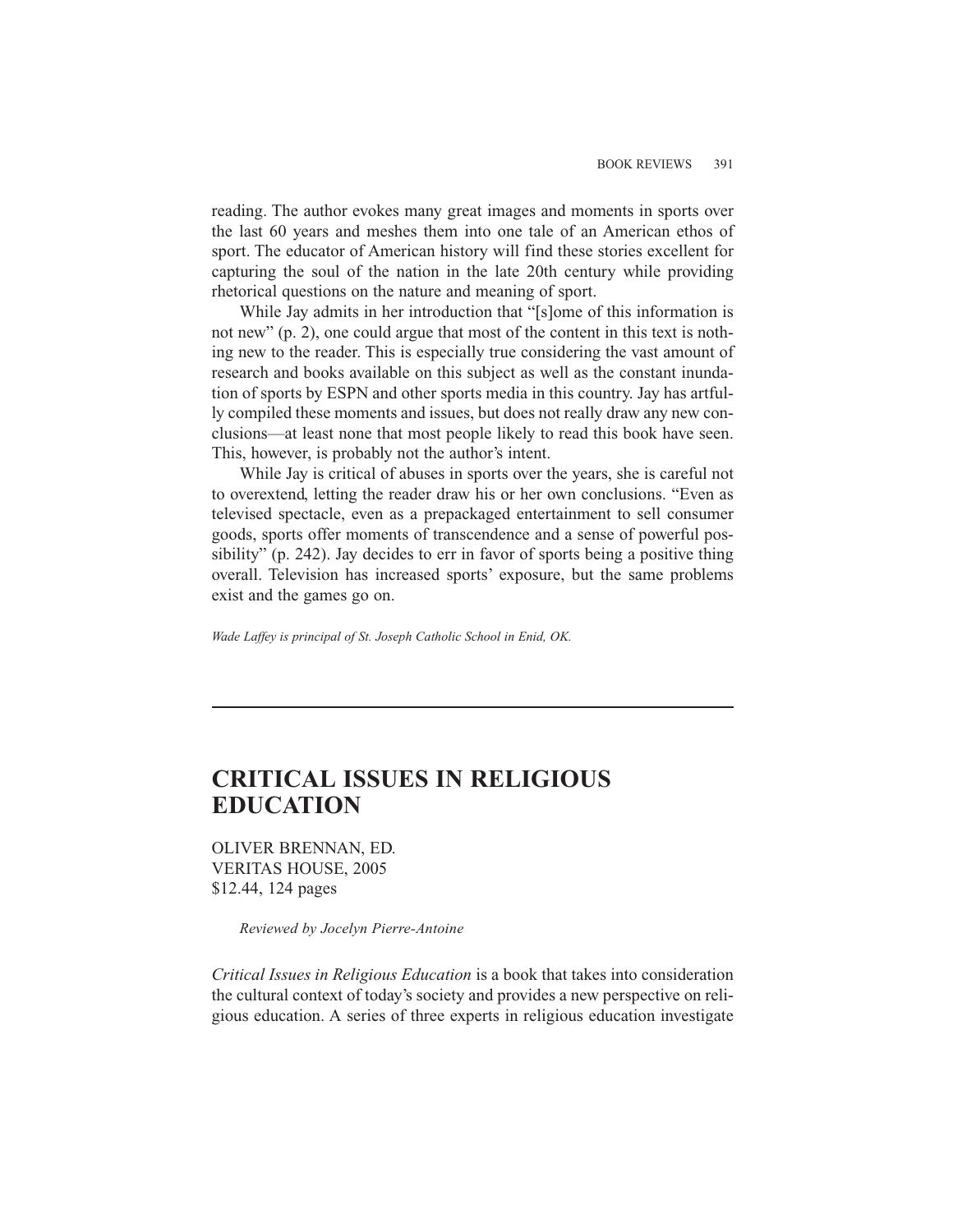#### 392 *Catholic Education/*March 2007

the following areas: the characteristics and influences of our modern day culture, the pre-existing approaches to religious education, what it means to teach religion, and the connection between the study and practice of religion. The final section of the book challenges the current belief of the Trinity in the Church and introduces a post-modern interpretation.

In the first chapter, Brennan describes the factors that have a direct influence on culture, such as the move toward economic growth that inevitably contributes to societal change. The author then goes on to identify the distinct characteristics of the pre-modern, modern, and post-modern eras. The premise for the rest of the book is centered on the current post-modern day culture in which Murphy emphasizes "a renewed sense of the importance and irreducibility of community does not deny the significance of the individual; rather, the conception is that the individual cannot be understood apart from his or her role in the community" (p. 23). This understanding of the cultural context of the present provides insight to the attitudes and ideas that young people value. In educating today's youth, it is important to be aware of the fact that they are searching for a more personalized approach to religion that moves away from institutions toward a more diverse view of religion that is accepting of multiple perspectives.

The next section carefully analyzes the purpose of religious education in Ireland and identifies the problems with the current model. The book explains, "Religion needs to be central to family life, work life and leisure life. Indeed, coming from the Latin *religio*, the word religion means tying together, knitting together, that is, bringing together all the different facets of our lives" (p. 41). This leads to two goals of religious education: to teach the beliefs and practices that help people to be religious and to expose individuals to the academic subject of religion. It is the responsibility of the community of faith to introduce children to the traditions, values, and rituals of the faith. The study of religion, on the other hand, is another subject in the curriculum that students learn in school. In the United States, the teaching of religion is placed solely in the hands of various religious institutions. Ireland, however, relies on schools to provide religious education to the children. This area in the curriculum is not seen as a priority, and schools lack sufficient resources for religious education. Irish educators also vary in their interpretation of the term, religious education, and its main purpose. To address these issues, a well-known religious educator, Moran, who has been active in the field for over 30 years suggests, "religious education has a dual nature: formation in being religious and understanding religion" (p. 57). Moran believes that there is a valuable connection between the family and the community's efforts to support a child's religious lifestyle and the classroom, which contributes to his or her knowledge about religion.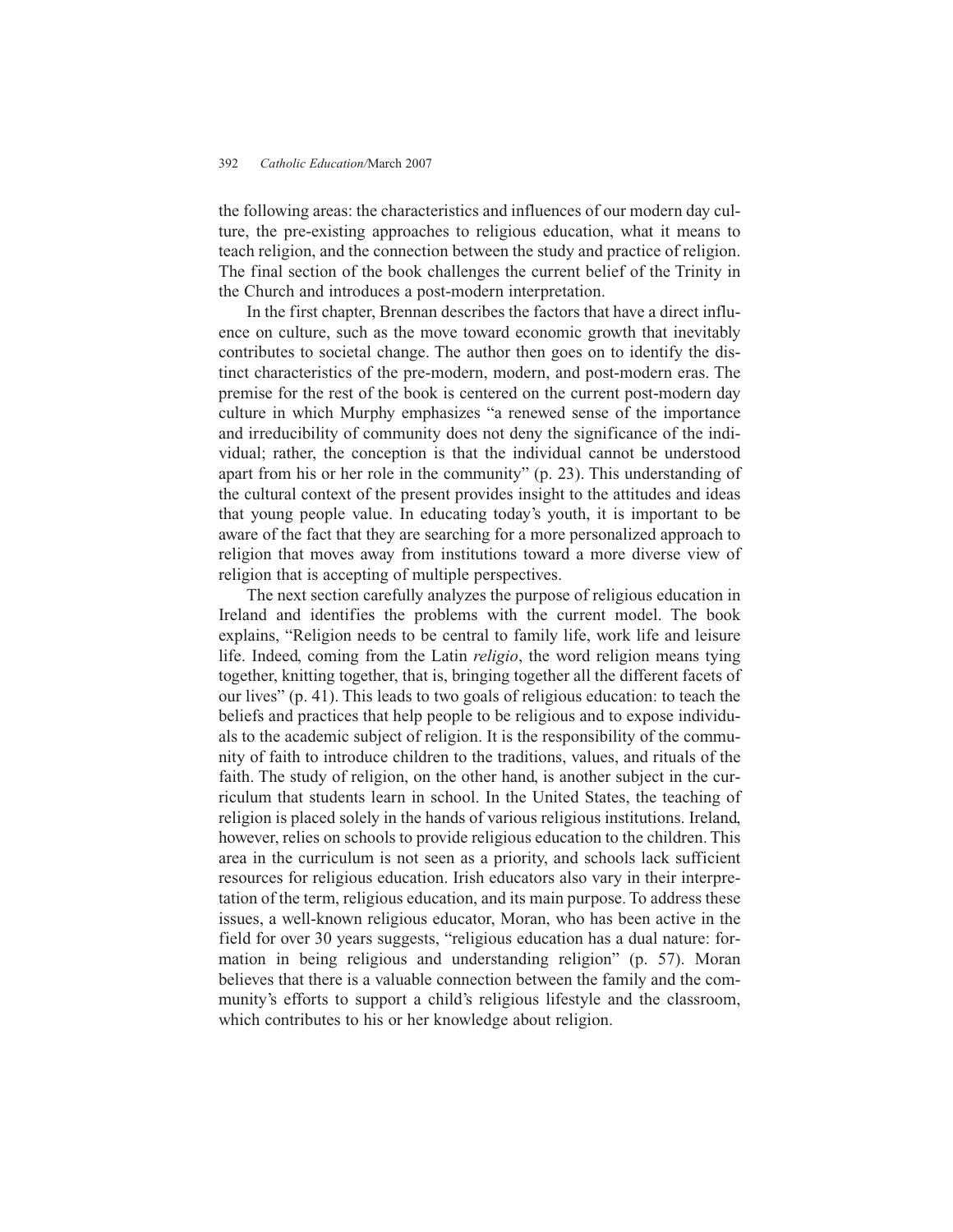Chapter 3 investigates the role of the teacher in regard to religious education in the Republic of Ireland. According to Scott, the schoolteacher facilitates learning with students by allowing them the opportunity to explore their own understanding of the world. The classroom is a place where discussions on various perspectives are welcomed and shared. The school environment invites questions and criticisms in an effort for the teacher and students to search for truth together. This model of learning complements the cultural context that was previously discussed because it allows children the freedom to explore different viewpoints and formulate their own understanding of the world. Scott states,

A schoolteacher's vocation is not to tell people what the truth is or to tell them what to believe; a schoolteacher's modest task is to explore the meaning of what is written from the past and to help students articulate their own convictions….The teacher of religion teaches the subject matter. He or she aids in the understanding of texts. What the student does with this understanding (affirm or dissent) is up to the individual student. The personal faith of the student or teacher is not an assumed part of the academic process nor its intended goal. (p. 75)

According to this viewpoint, there is a need for schoolteachers to be more objective in their approach to religious education and to allow students the opportunity to develop their own understanding. In order for this to occur, teachers must encourage students to explore their religious values and traditions in relation to other belief systems.

The fourth section begins with a discussion on the religious tension involved with the traditional teachings of the Church in a culture that is postmodern. With the youth in Ireland moving away from Church traditions, there is a need to develop a system in religious education that recognizes the contemporary culture that goes beyond the classroom setting. The book suggests that the most effective approach to religious education is for the community of faith, which includes the parish and family, to actively live the values and beliefs of the Church for the children, while the teacher provides the students with an opportunity to study the subject of religion from various points of view.

Although this reviewer understands the value of exposing students to different perspectives and challenging them to develop their own ways of thinking, it is necessary for children to be firmly rooted in the values, traditions, and practices of their own faith before venturing into the actual study of other religions in the formal classroom setting. Indeed, there is a need for people to learn about various religions of the world, especially in a post-September 11th period when major conflicts center on religion; however,